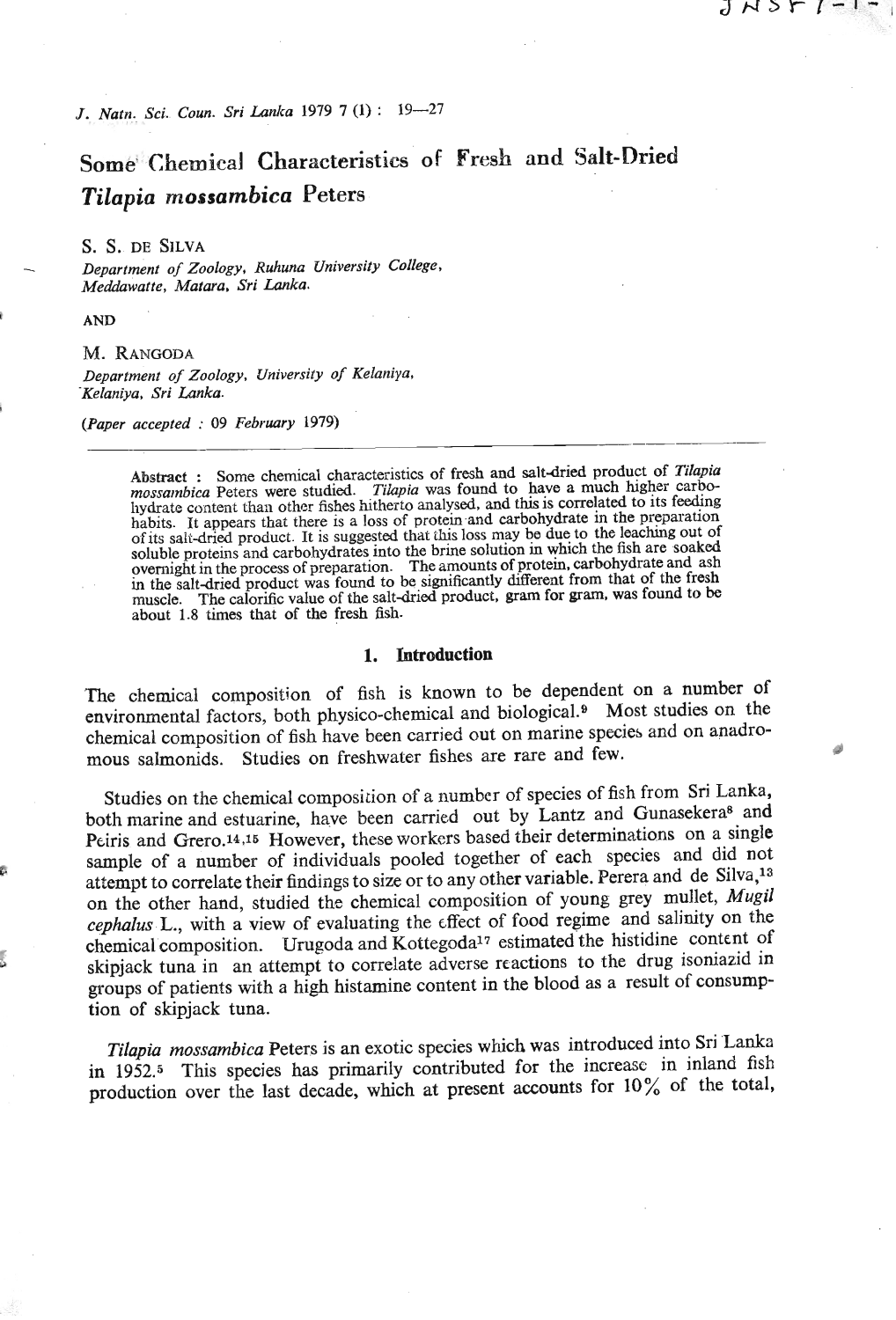and still is the mainstay of the freshwater fisheries, particularly in the dry zone reservoirs.10 However, the total daily catch is not marketed as fresh fish and a significant proportion is converted into its salt-dried product, mostly along the banks of the reservoirs.

This paper is the first of a series initiated to investigate the chemical characteristics of fishes of Sri Lanka and their products and also to evaluate the effects of environmental factors on the same. In the present papei, the results of studies on some chemical characteristics of T. mossambica and its salt-dried product are presented.

## **2. Materials and Methods**

All fish used in the present study were obtained from fishermen at the time of capture, from the Colombo (Beira) lake. Fish were brought to the laboratory in ice and the total length and the gutted weight for individual fish determined, the former to the nearest 5mm and the latter to the nearest O.lg. A random sample of the collection was used for chemical analyses of fresh fish and the remainder was utilized for the preparation of the salt-dried product.

For chemical analyses of fresh fish, individual fish were filleted, and from the right fillet a portion of the muscle, devoid of skin and bone, from the centre was taken, weighed to the nearest mg and dried at 80° to a constant weight. From these data, the moisture content of the muscle was obtained. For determination of other constituents, the dried muscle was finely ground using a Potter-Elvehjem homogeniser and aliquots of the ground material were used.

Salt-dried fish were prepared according to the methods adopted by the fishermen of Parakrama Samudra, Polonnaruwa. The gutted fish were scaled and washed well **4** and split into two. The split fish were put into a fine cloth, containing ground common salt and shaken either way for about 10 minutes, until the fish were well coated with salt. The salt coated fish were then kept overnight in a brine solution **(3** : 1 by weight) and then dried in the sun for **3** days until it was crisp to touch. From the salt-dried fish, a portion of the muscle was taken from the corresponding region as earlier, from the right half, and dried in an oven at 80° to a constant weight. The dried muscle was finely ground and aliquots used for chemical determination.

The chemical determinations that were carried out were for protein, carbohydrate and total lipid. Protein was quantified according to Raymont *et a1,16* carbohydrate according to Dobois et al<sup>3</sup> both spectrophotometrically and lipid using the gravimetric method of Folsch *et al.'* For the estimation of protein, carbohydrate and lipid 40 to 50mg, **5** to lOmg and 80 to lOOmg of dried material respectively, were used. All determinations were carried out in triplicate. The standards used in the estimation of protein and carbohydrates were bovine serum albumen and glucose monohydrate, respectively. Ash content was determined by cornbusting 200 to **300mg** aliquots of the dried muscle at  $500^{\circ}$  for 12 h in a muffle furnace.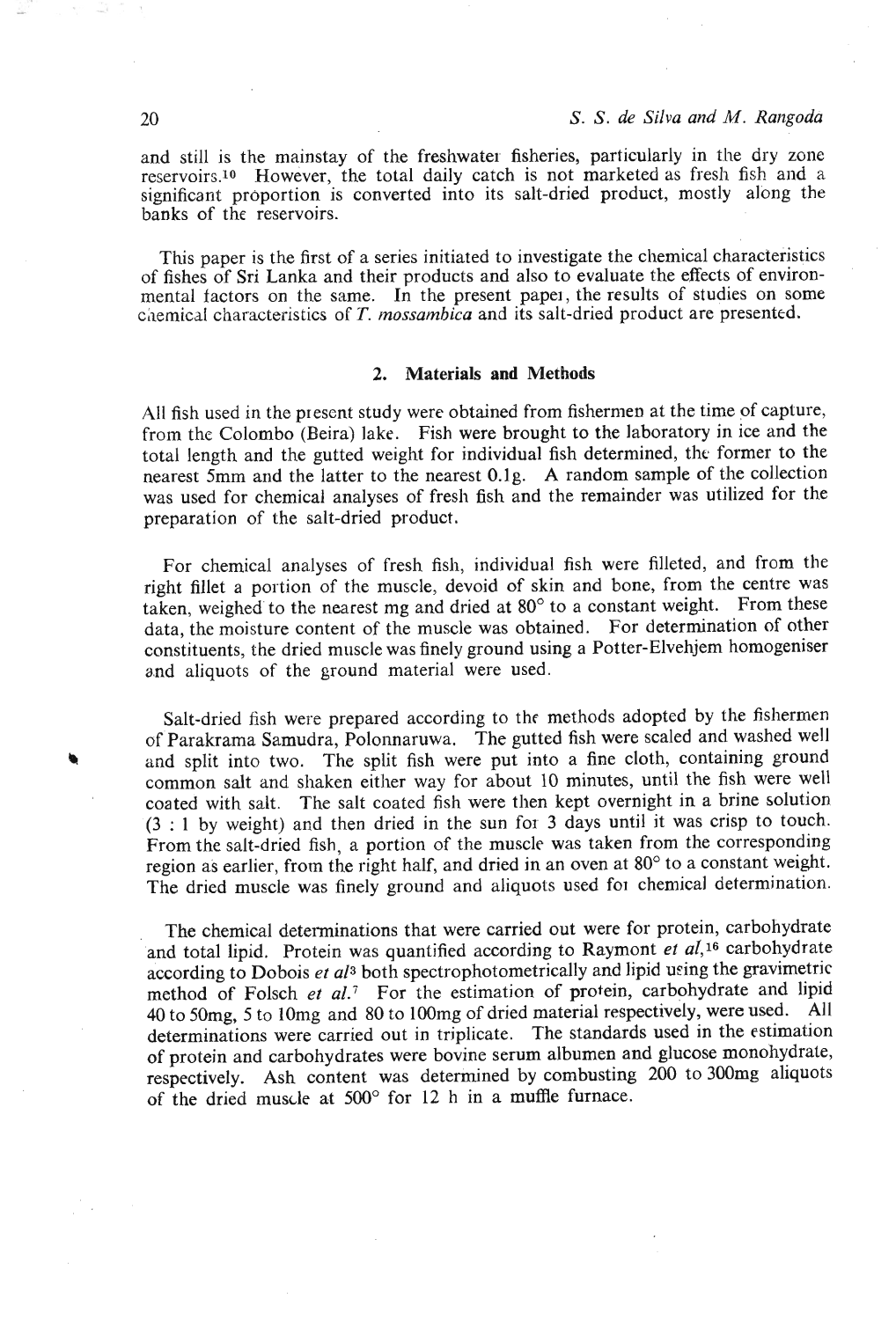## **3. Results**

All results are expressed, in the present study, as percentage of the moisture free results are expressed, in the present study, as percently or the matter of the case scle, in r

The moisture content of fresh and salt-dried muscle of *T. mossambica* plotted against thc wet weight of fish is shown in Figure I. It is evident fiom the figure that  $\frac{1}{2}$  inst the wet weight of  $\frac{1}{2}$  and  $\frac{1}{2}$  is a decreasing in the percentage of water with increasing weight fresh muscle there is a decrease in the percentage of water

As the percent protein, carbohydrate, total lipid and ash appeared to show a tendency to decrease or increase, as the case may be, with increasing fresh fish weight and salt-dried fish weight, the linear relationship of the latter to the above parameters, were calculated and are given in Table 1 for each type. However, it is seen that the increase or decrease of any of the components, eithei with fresh or dried-fish weight, crease or decrease of any of the components, either with right or arct  $\frac{1}{2}$  is  $\frac{1}{2}$  in  $\frac{1}{2}$  indicated by the slopes and is not statistically significant the case may be, is small  $\epsilon$ 

**TABLE 1.-Statistical relationship of different .constituents to fish weight in free 1**—Statistical relationship of different constituents to that weight to esh and salt-dried *Tilapia mossambica* and<br>relationships.

| Constituent    | Fresh fish        | Salt-dried fish         | Significance<br>Fresh Salt-dried |       |  |  |
|----------------|-------------------|-------------------------|----------------------------------|-------|--|--|
| % Moisture     | $-0.01$ X + 79.43 | $0.37 X + 20.95$        | n.S.                             | $5\%$ |  |  |
| $\%$ Protein   | $0.006X + 74.68$  | $0.10 X + 56.6$         | n.s.                             | n.s.  |  |  |
| % Carbohydrate | $0.03 X + 9.71$   | $0.004X + 3.93$         | n.S.                             | n.S.  |  |  |
| % Total lipid  | $-0.01$ X + 4.45  | $0.04 \text{ X} + 2.31$ | n.S.                             | n.S.  |  |  |
| $\%$ Ash       | $-0.01$ X + 7.73  | $-0.05$ X + 32.05       | n.S.                             | n.S.  |  |  |

Because of the above observations and for easy reference and comparisons the **mean** and standard deviation for each of the components for the two groups ale given in Table **11.** Also included in the Table are results of statistical tests carried **5** out to test for the significance of the difference between the means of fresh and saltdried muscle for each chemical component. It is clearly evident that the difference observed between the means, except for total lipid, for each component is significantly different in the two types of muscle. The relationship of the yield of salt-dried fish to the original fresh weight is shown in Figure **2.** It js evident from the figure that in to the original fresh weight is shown in Figure 2. It is evident from the highle that and he preparation of the sa

> From Table I and Table **11,** it is evident that there is significantly a higher From Table 1 and Table  $\overline{p}$ , it is evident that there is  $\overline{p}$  of  $\overline{p}$  is  $\overline{p}$  fish compared to salt-dried fish, the latter have a higher proportion of ash.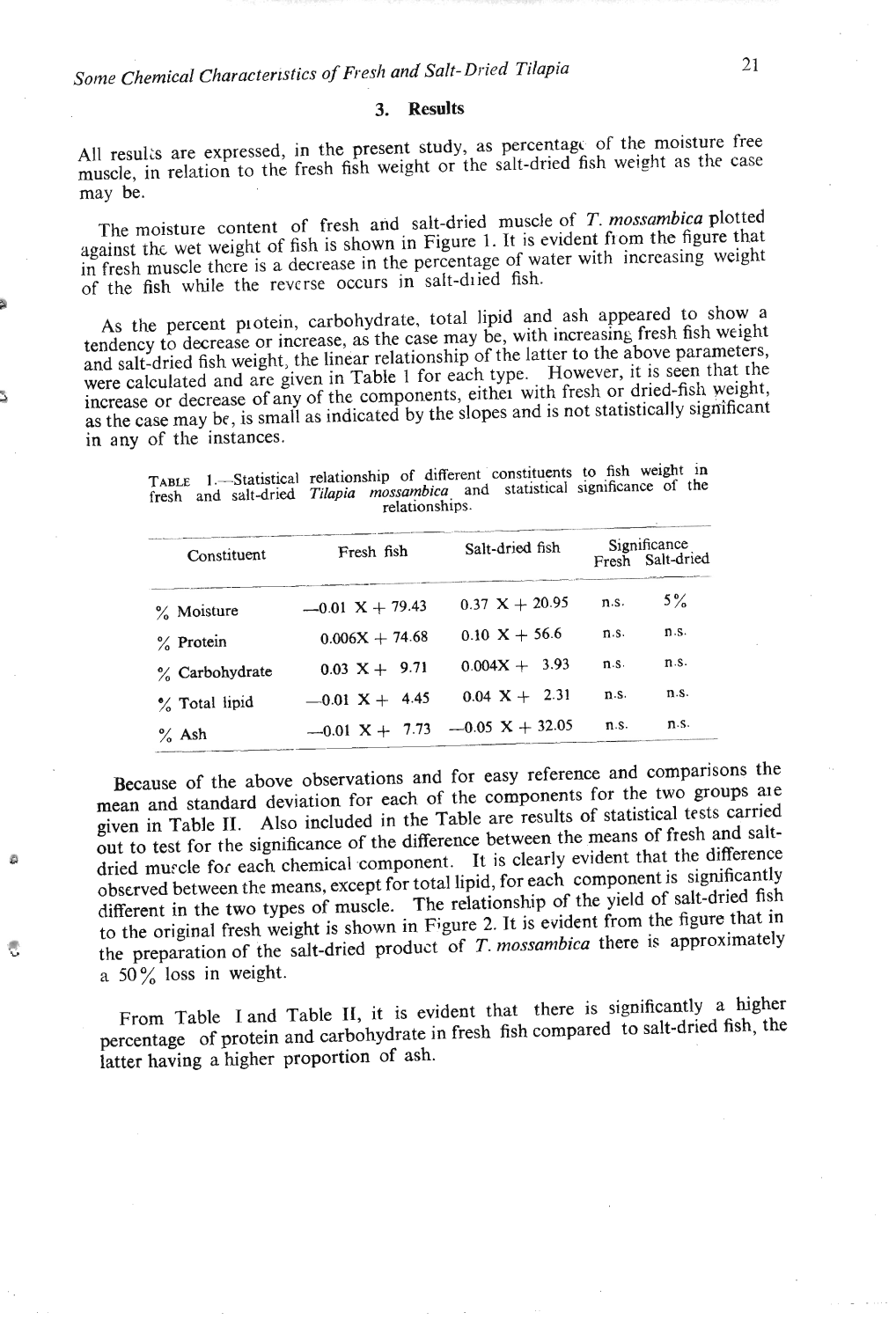

Figure 1. Relationship of percent moisture to fish weight of fresh and salt-dried *Tilapia mossambica*.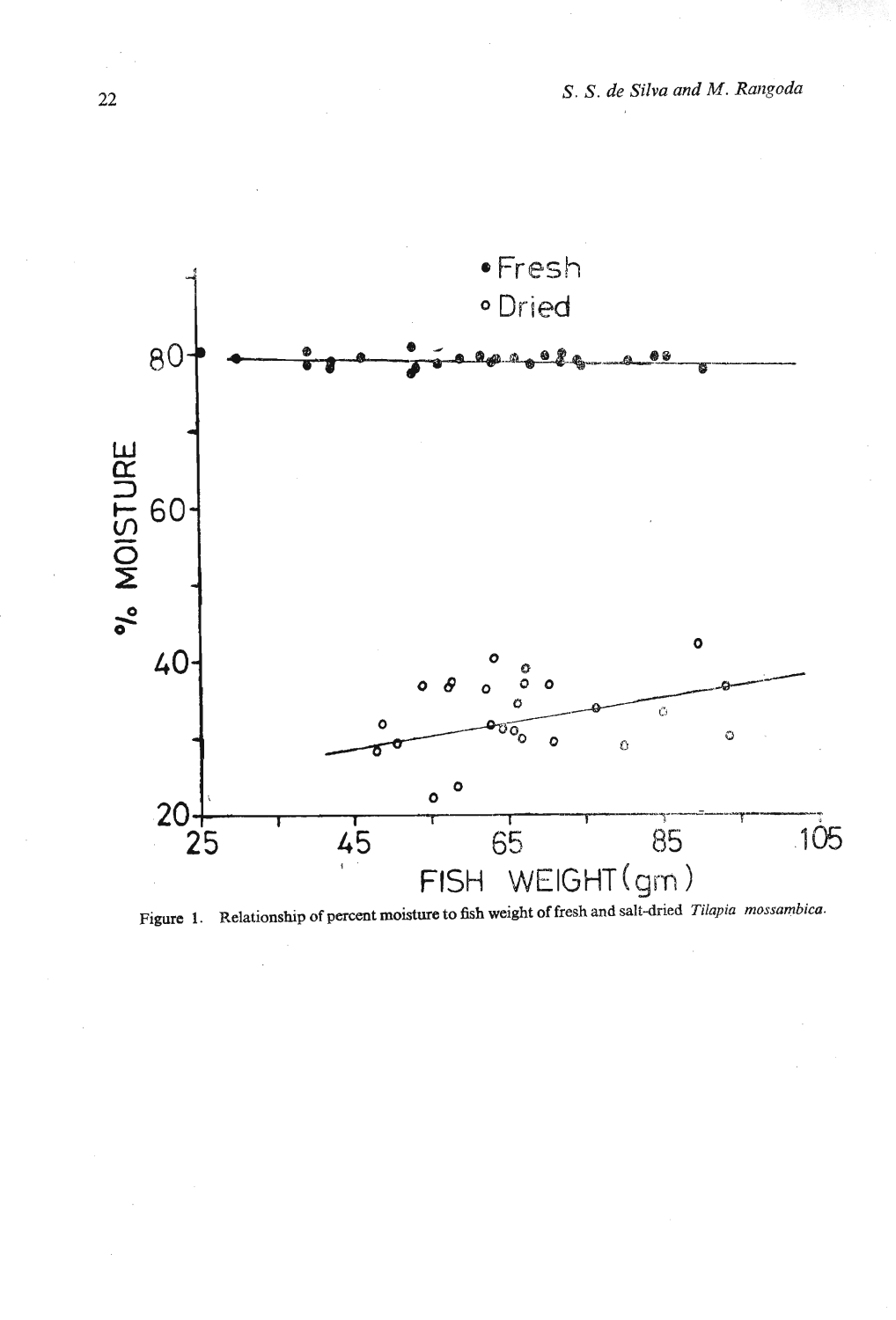**TABLE 2.-The mean, range and standard deviation of different chemical constituents of fresh and salt-dria Tilapia** *mossambica* **and results of analysis of variance to test the significance of the differences in the means for each component.** 

| u.                                                                             | <b>FRESH</b>                                                                      | SALT DRIED      |  |  |          |              |
|--------------------------------------------------------------------------------|-----------------------------------------------------------------------------------|-----------------|--|--|----------|--------------|
|                                                                                | Mean Range S.D.                                                                   | Mean Range S.D. |  |  | $d.f.$ t | $\mathbf{p}$ |
| Protein                                                                        | $76.65$ $67.82$ $-81.26$ $2.53$ $63.44$ $43.41$ $-67.63$ $5.04$ $39$ $2.4$ $0.01$ |                 |  |  |          |              |
| CARBOHYDRATE 11.66 9.33 - 15.60 2.07 4.07 2.67 - 4.68 0.79 46 3.04 0.001       |                                                                                   |                 |  |  |          |              |
| TOTAL LIPID $4.05$ $2.01 - 5.04$ $0.96$ $3.62$ $2.71 - 5.02$ $0.71$ 47 $13.86$ |                                                                                   |                 |  |  |          | n.s.         |
| Ash                                                                            | $6.92$ 4.38 - 7.94 1.16 29.92 24.7 - 35.95 3.79 50 0.37                           |                 |  |  |          | .001         |

**(Results are expressed in** % **moisture free weight, where relevant)** 

### **4. Discussion**

Very few authors have attempted to treat the variation of individual constituents to the size of fish. Balbontin *et al.'* too found that percentage of protein, carbohydrate, total lipid and ash to vary only slightly with growth in both wild and reared, young herring. Similar conclusions were arrived at by Perera and de Silva<sup>13</sup> for *M*. *cephalus* and by Ehrlich4 for larval plaice.

Considering the chemical composition of fresh T. *mossambica* it is evident that there is a decrease in percent moisture with growth. This is a general phenomenon known for fish, and have been recognised for almost all fish species studied. Balbontin *et al.*<sup>1</sup> even recognised different phases in the life-cycle of herring where the moisture content decreased at different rates with growth.

The most striking difference in the chemical composition of T. *tnossambica*  when compared to other fishes, for example herring, grey mullet, plaice, cod, etc. is the comparatively high carbohydrate content of its muscle (mean  $11.66\%$ ; s.d. 2.07). Carbohydrates are generally stored in the liver as glycogen as well as in fish muscle.<sup>9</sup> Fish6 has shown digestion of carbohydrate to be more efficient in T. *mossambica,* a herbivore, than in *Perca fluviatilis*, a carnivore. Nagasse<sup>12</sup> working on the same species has shown that lipase activity but not protease activity was affected by the diet ; the activity of lipase increasing significantly when fed on a carbohydrate rich diet. These authors, however, did not estimate the carbohydrate content of the muscle. It is known that the diet may influence the chemical nature of the muscle.<sup>9</sup> The ability to digest cellulose has been demonstrated for at least one species of Tilapia viz. **T.** *nilotica.ll* It is conceivable that T. *mossambica,* which feed on a rich cellulose diet (Costa and Abayasiri, in the press), has a correspondingly higher carbohydrate content in its muscle.

The low level of total lipid indicates that T. *mossambica* is a 'non-fatty' fish. It is further exemplified by Figure **3,** which shows an inverse relationship of percent moisture to protein, that is typical of non-fatty fishes. Similarly, the percent ash in the muscle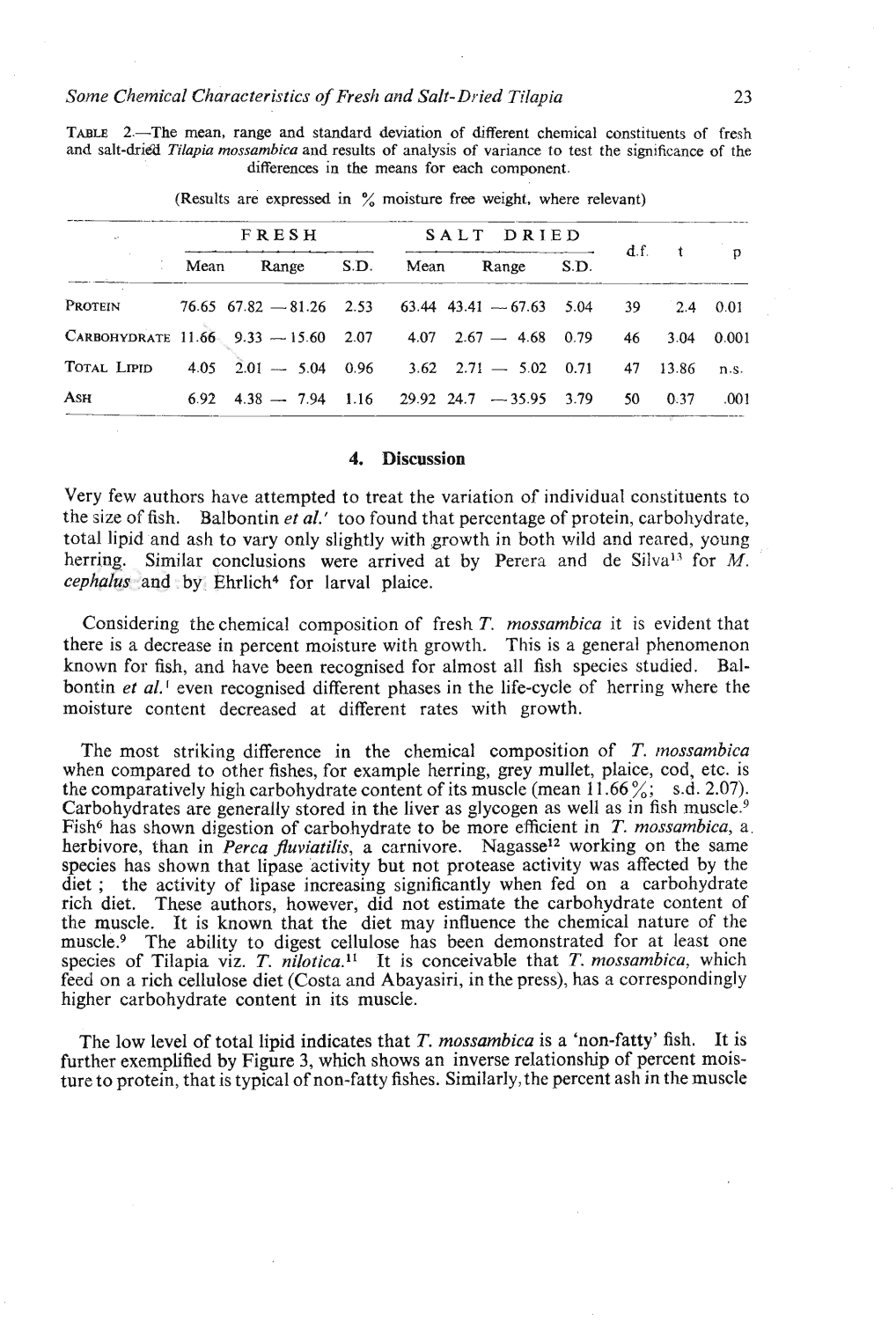$\mathcal{L}$ 



**Figure 2. Relationship of the salt-dried fish weight to its original fresh weight.**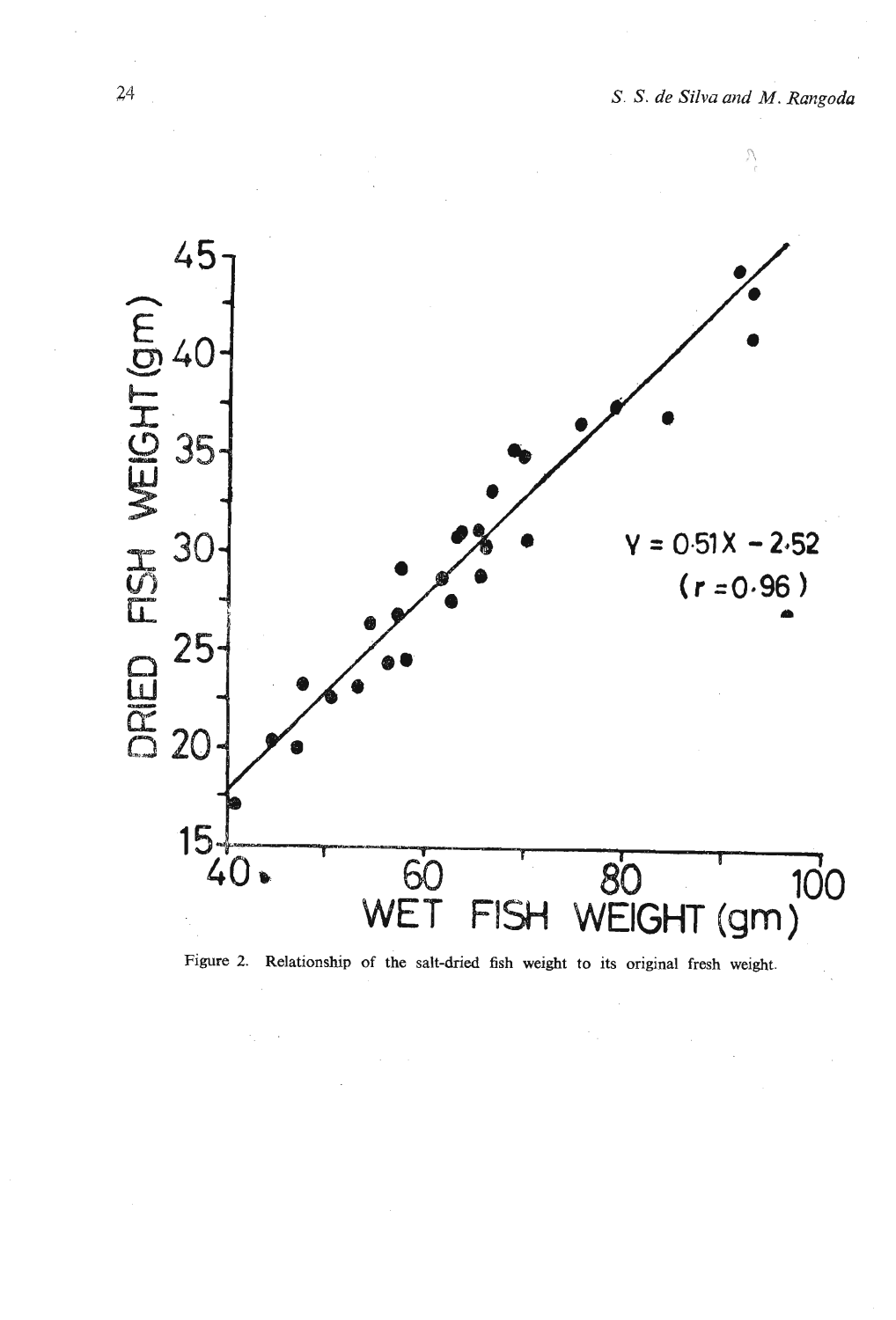## *Some Chemical Characteristics of Fresh and Salt-Dried Tilapia* **25**

of T. *mossambica* is lower than that known for marine and estuarine species. It is known that although the relative ionic composition of all animals tend to be the same, the total ionic cornpositon tends to be higher in marine and estuarine species, as reflected by the osmotic pressure.

When the salt-dried product is taken into consideration, the most striking difference is the significant reduction in protein and carbohydrate as opposed to ash. It is obvious when results are expressed in percentages, that even when there is an absolute increase in only one of the components, the others must decrease correspondingly. It is possible that in the preparation of the salt-dried product, particularly when the fish is soaked overnight in a strong brine solution, there could be a leaching out of a certain proportion of soluble proteins and carbohydrates from the muscle and an influx of sodium chloride. When the process of preparation was repeated with a fresh batch of fish and the brine solution tested qualitatively for the presence of protein and carbohydrate, it was found to be positive as opposed to the control solution.

Waterman (1976) in his review on the preparation and quality of dried fish, has pointed out that the amount of salt that is incorporated into the fish is a determining factor of the shelf-life of the product. It would be profitable to investigate the optimum salt content that is necessary for maximum shelf-life for different species of fish, so that it may be possible to reduce the soaking time for the fish in brine. Moreover, this could result in bringing about a reduction of the amounts of protein and carbohydrate leaching out but at the same time not sacrificing its shelf-life. The carbohydrate leaching out, but at the same time not sacrificing its shelf-life. low level of fat in the muscle of *T. mossambica* proves it to be an ideal species for conversion into dried-fish, as it would not tend to turn rancid for a long time.'s

Finally Table 111 gives a comparison of the calorific value in Kcals, computed by using conversion factors recommended by the International Biological Programme,<sup>19</sup> (protein 5.5. Kcals/g; carbohydrate 4.1 Kcals/g; lipid 9.5 Kcals/g), of 100 g of fresh T. *mossambica* and *100 g* of the salt-dried product is about 1.8 times that of the fresh fish. However, this alone does not convey the whole picture. It is known that according to our normal eating habits the weight of dried fish consumed at a normal meal is about one-fourth that of fresh fish. Further, dried fish is almost always more expensive than its fresh counterpart. Therefore, it appears that always more expensive than its fresh counterpart. nutritionally it will be more profitable to eat fresh fish when the choice is available, at least in the case of *Tilapia.* It would be interesting to investigate whether there is a parallel difference in the nutritive value of salt-dried product of other species of fish.

| <b>CONSTITUENT</b>                                                                                   |       |  |  |  |                      |                                               |            |  |  |  |       |  |
|------------------------------------------------------------------------------------------------------|-------|--|--|--|----------------------|-----------------------------------------------|------------|--|--|--|-------|--|
|                                                                                                      | Water |  |  |  | Protein Carbohydrate |                                               | Lipids Ash |  |  |  | Total |  |
|                                                                                                      |       |  |  |  |                      | g Keals g Keals g Keals g Keals g Keals Keals |            |  |  |  |       |  |
| Fresh muscle $78.25 \rightarrow 16.06$ $80.8$ $2.77$ $11.36$ $1.85$ $9.88$ $1.51 \rightarrow 102.12$ |       |  |  |  |                      |                                               |            |  |  |  |       |  |
| Salt-dried muscle 58.55 - 27.56 151.58 1.79 7.33 2.71 25.65 9.76 - 184.56                            |       |  |  |  |                      |                                               |            |  |  |  |       |  |

| TABLE 3.—Composition and the corresponding calorific value of 100g of fresh and salt-dried |  |                    |  |  |  |  |  |
|--------------------------------------------------------------------------------------------|--|--------------------|--|--|--|--|--|
|                                                                                            |  | Tilapia mossambica |  |  |  |  |  |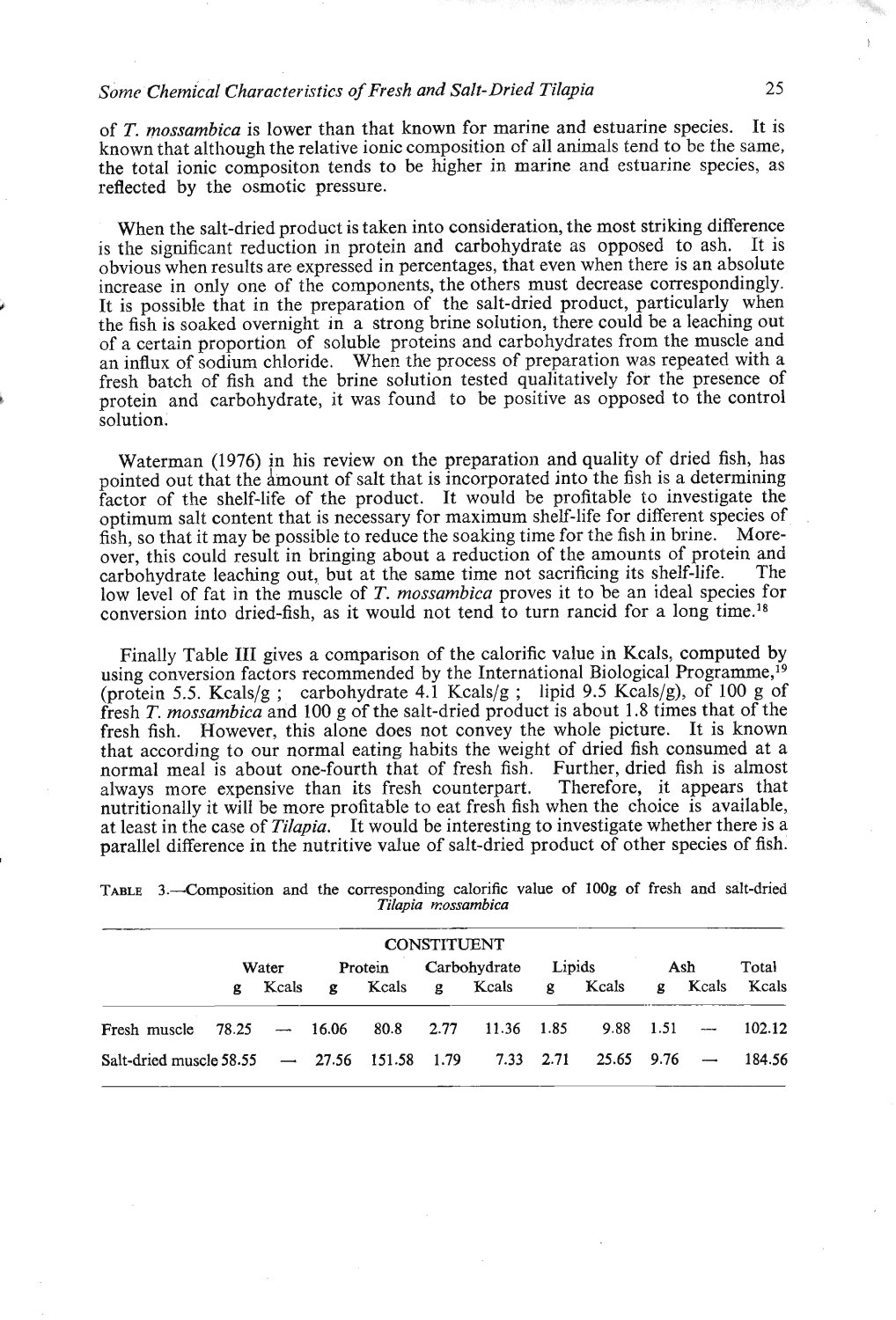

 $d$  Tilapia

a primerintan ().